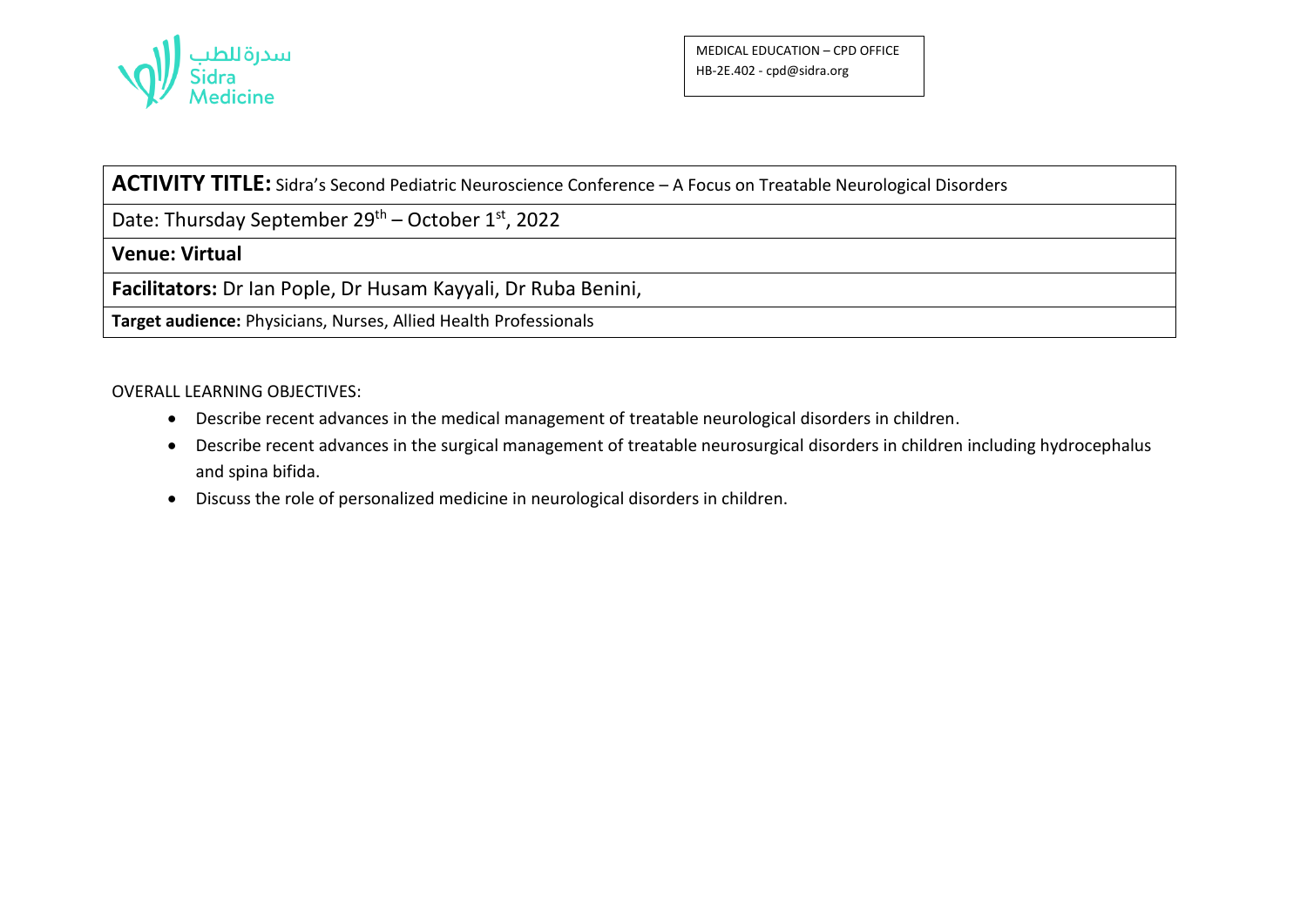

## **Program Overview**

| Thursday September 29th, 2022 (Day 1)                                                                                                                                                                           |                                                                                                                                                                        |                                           |                                      |  |
|-----------------------------------------------------------------------------------------------------------------------------------------------------------------------------------------------------------------|------------------------------------------------------------------------------------------------------------------------------------------------------------------------|-------------------------------------------|--------------------------------------|--|
|                                                                                                                                                                                                                 |                                                                                                                                                                        |                                           |                                      |  |
| <b>Time</b>                                                                                                                                                                                                     | <b>Topic</b>                                                                                                                                                           | <b>Speaker</b>                            | <b>Learning</b><br><b>Objectives</b> |  |
| Session 1: Hydrocephalus – Scientific Abstract Presentations<br>of the Society for Research into Hydrocephalus and Spina Bifida (SRHSB)<br>Session Chairs: Dr Ian Pople, Neurosurgeon, Honorary Treasurer SRHSB |                                                                                                                                                                        |                                           |                                      |  |
| $12:45 - 1:00$                                                                                                                                                                                                  | <b>Welcoming Remarks</b> (Dr Ian Pople, Qatar)                                                                                                                         |                                           |                                      |  |
|                                                                                                                                                                                                                 | <b>Hydrocephalus - Basic Science</b>                                                                                                                                   |                                           |                                      |  |
| 1:00-1:15pm                                                                                                                                                                                                     | A combination of ependyma progenitors and mesenchymal stem cells<br>reduces oedema associated with posthemorrhagic hydrocephalus                                       | Dr Luis Manuel Rodriguez-<br>Perez, Spain |                                      |  |
| 1:15-1:30pm                                                                                                                                                                                                     | A sequential cell therapy to recover the ependymal cells in<br>posthemorrhagic hydrocephalus.                                                                          | Javier Lopez-de San<br>Sebastian, Spain   |                                      |  |
| 1:30-1:45pm                                                                                                                                                                                                     | Obstruction as it correlates to etiology, length of implantation time, and<br>revision rate                                                                            | Dr Carolyn Harris, USA                    |                                      |  |
| 1:45-2:00pm                                                                                                                                                                                                     | Testing and validation of reciprocating positive displacement pump for<br>benchtop pulsating flow model of cerebrospinal fluid production in<br>hydrocephalic patients | Ahmad Faryami, USA                        |                                      |  |
|                                                                                                                                                                                                                 | Hydrocephalus/Spina Bifida - Clinical Research                                                                                                                         |                                           |                                      |  |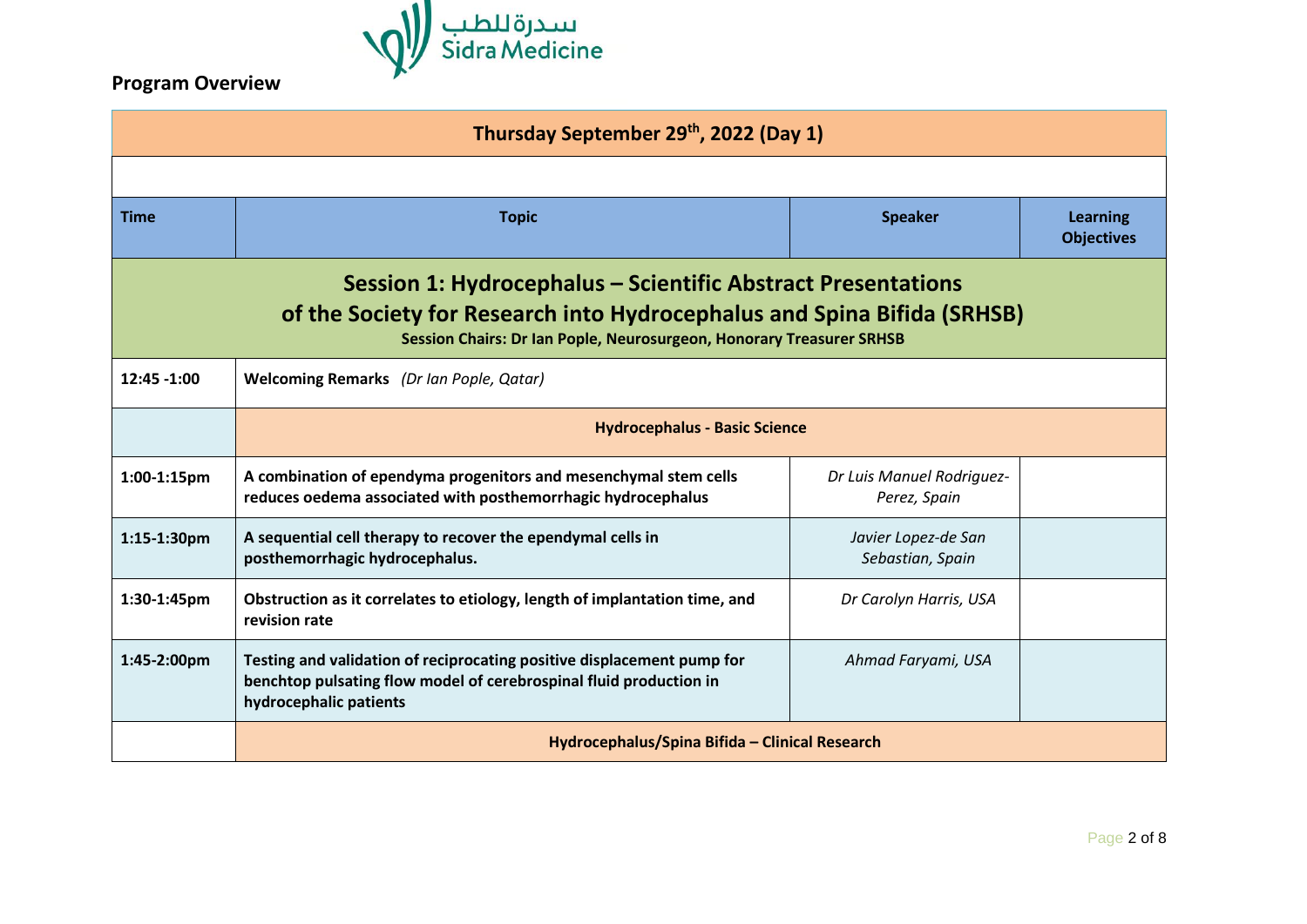

| 2:00-2:15pm | How our hydro-warrior inspired us to help other families touched by<br>hydrocephalus: the story behind Harry's HAT charity.                                                        | Mrs Caroline Coates, UK                |  |
|-------------|------------------------------------------------------------------------------------------------------------------------------------------------------------------------------------|----------------------------------------|--|
| 2:15-2:30pm | Experiences of paediatric hydrocephalus patients and their families during<br>a suspected shunt failure: findings and recommendations from the U.K.                                | Mrs Non Hill, UK                       |  |
| 2:45-3:00pm | Impact of BASICS trial on ventriculoperitoneal shunt surgery practice: a UK<br><b>Shunt Registry based study</b>                                                                   | Dr Rocio Fernandez-Mendez,<br>UK       |  |
| 3:00-3:15pm | <b>Break</b>                                                                                                                                                                       |                                        |  |
| 3:15-3:30pm | Epidemiology of post-traumatic hydrocephalus-a registry-based study                                                                                                                | Mr Thanasis Paschalis, UK              |  |
| 3:30-3:45pm | Social and cultural factors associated with knowledge and use of folic acid<br>in combination with other vitamins by mothers of hydrocephalus and spina<br>bifida affected babies. | Dr Shazia Yasmin, UK                   |  |
| 3:45-4:00pm | Cranial reduction surgery experience in Sidra hospital                                                                                                                             | Dr Wesam Khalafallah,<br>Qatar         |  |
| 4:00-4:15pm | Overview of urinary incontinence management in Spina Bifida: State of the<br>Art                                                                                                   | Dr Sushma Achugatla,<br>India          |  |
| 4:15-4:30pm | Comparative effects of ventriculoperitoneal shunt and endoscopic third<br>ventriculostomy with choroid plexus cauterization in a pig model of<br>hydrocephalus                     | Dr Maria Garcia Bonilla,<br><b>USA</b> |  |
| 4:30-4:45pm | <b>Quantitative Analysis of Flow and Pressure Changes Through Explanted</b><br><b>Biobank Ventricular Catheters</b>                                                                | Ahmad Faryami, USA                     |  |
| 4.45-5:00pm | First experiences with Miethke M.blue® valve in iNPH patients                                                                                                                      | Dr Petr Skalický, Czech<br>Republic    |  |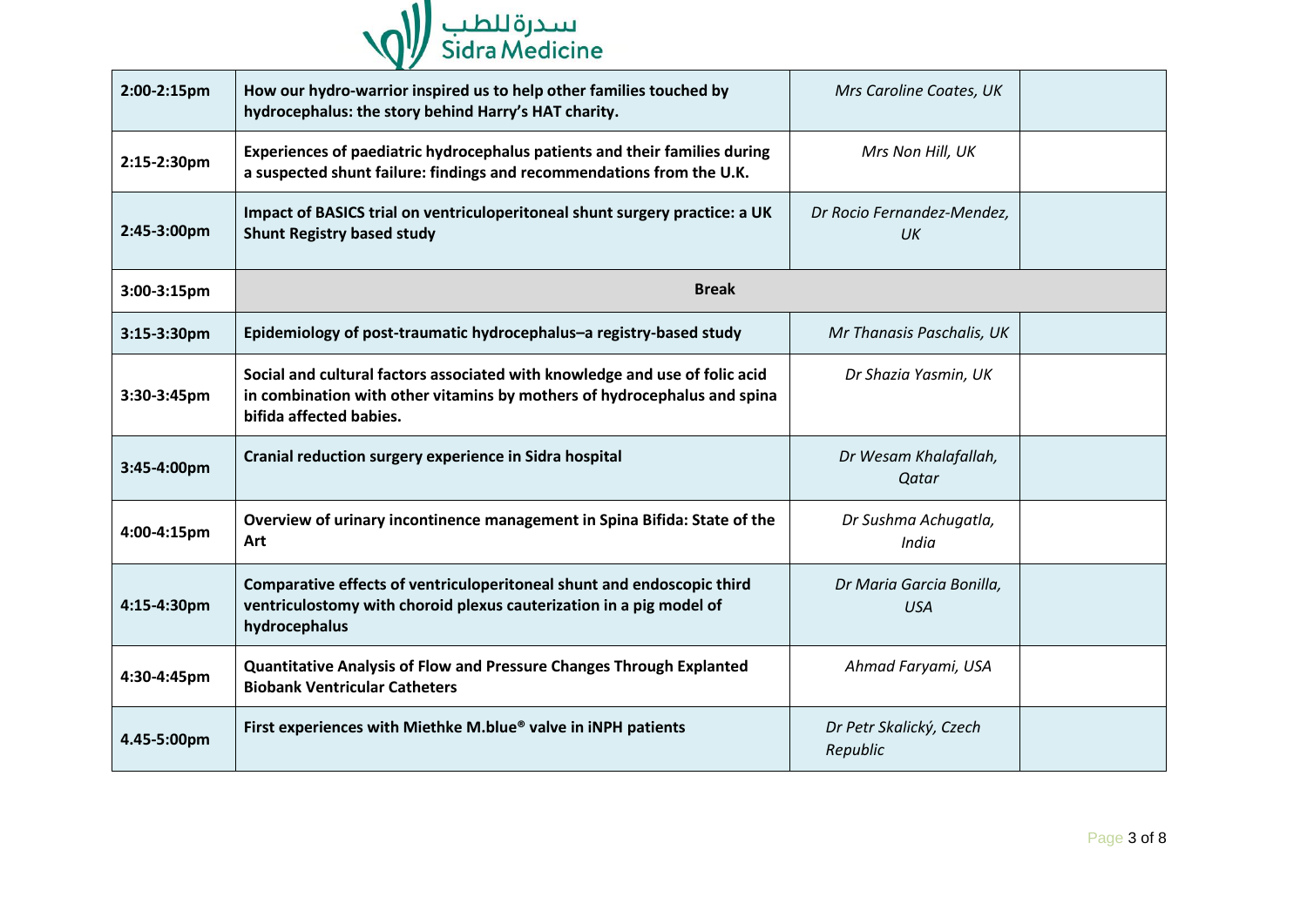

|             | $\mathbf{r}$                                |                                                                                                                                                                               |
|-------------|---------------------------------------------|-------------------------------------------------------------------------------------------------------------------------------------------------------------------------------|
| 5:00-5:30pm | <b>Rapid Fire Poster Presentations</b>      | Mr Frank Kaphesi, Malawi<br>$\bullet$<br>Dr Naila Naz, UK<br>$\bullet$<br>Dr Eric Schmidt, France<br>Dr Lisa Healy, UK<br>$\bullet$<br>Ms Sneha Sawant, India<br>$\bullet$    |
| 5:30-6.05pm | <b>Waite Student Research Presentations</b> | Nazrin Talibova<br>$\bullet$<br>Lydia Blacklock<br>$\bullet$<br>Setthasorn OOi<br>Jeremy George<br>$\bullet$<br>Ahmad Faryami<br>$\bullet$<br>Javier Lopez-deSan<br>$\bullet$ |
|             | Harry's Hat Charity Student bursary         | Sebastian<br>Elizabeth Walsh (Harry's<br>$\bullet$<br>Hat)                                                                                                                    |
| 6.05-6:30pm | <b>Expert Panel Discussion</b>              |                                                                                                                                                                               |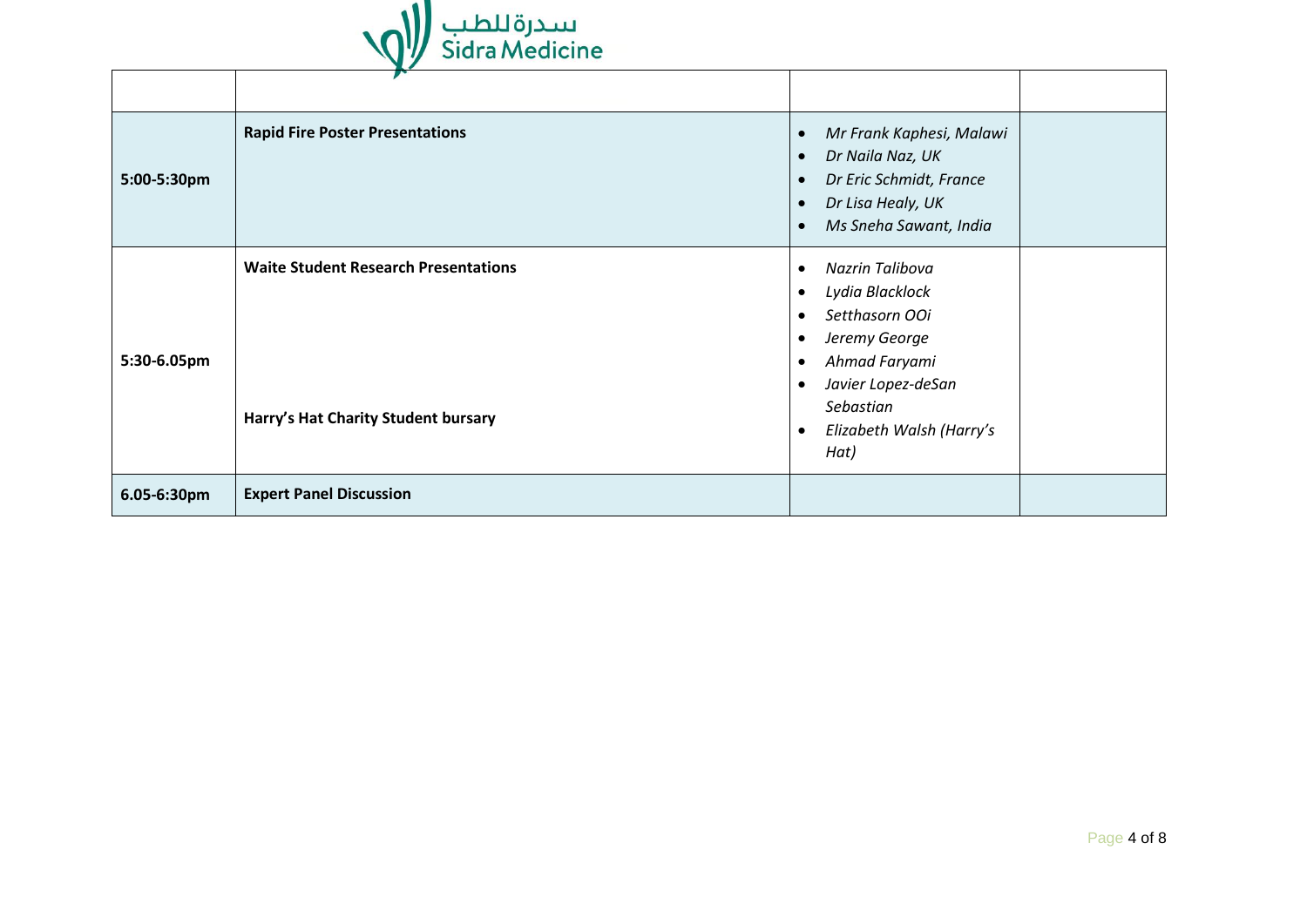

| Friday September 30 <sup>th</sup> , 2022 (Day 2)                      |                                                                                                                                                |                                                                                           |                            |
|-----------------------------------------------------------------------|------------------------------------------------------------------------------------------------------------------------------------------------|-------------------------------------------------------------------------------------------|----------------------------|
|                                                                       |                                                                                                                                                |                                                                                           |                            |
| <b>Time</b>                                                           | <b>Topic</b>                                                                                                                                   | <b>Speaker</b>                                                                            | <b>Learning Objectives</b> |
| Session 2: Hydrocephalus & Spina Bifida<br><b>Session Chairs: TBD</b> |                                                                                                                                                |                                                                                           |                            |
| 1:00-1:05pm                                                           | <b>Welcoming Remarks</b>                                                                                                                       | Dr Husam Kayyali, Division Chief, Neurology<br>Dr Ian Pople, Division Chief, Neurosurgery |                            |
| 1:05-1:45pm                                                           | Historical principles leading to modern<br>approaches to infection in CSF drainage<br><b>SRHSB Casey Holter Lecture</b>                        | Dr Roger Bayston, UK                                                                      |                            |
| 1:45-2:15pm                                                           | Recent advances in the understanding of<br>pediatric hydrocephalus                                                                             | Dr Martina Messing-Jünger,<br>Germany                                                     |                            |
| 2:15-2:45pm                                                           | The critical role of cerebrospinal fluid in<br>development and function of the brain - can we<br>treat hydrocephalus in utero without surgery? | Dr Jaleel Miyan, UK                                                                       |                            |
| $2:45-3:15 \text{pm}$                                                 | Prenatal diagnosis and in utero repair of<br>meningomyelocele and myeloschisis                                                                 | Dr Luc De Catte, Belgium                                                                  |                            |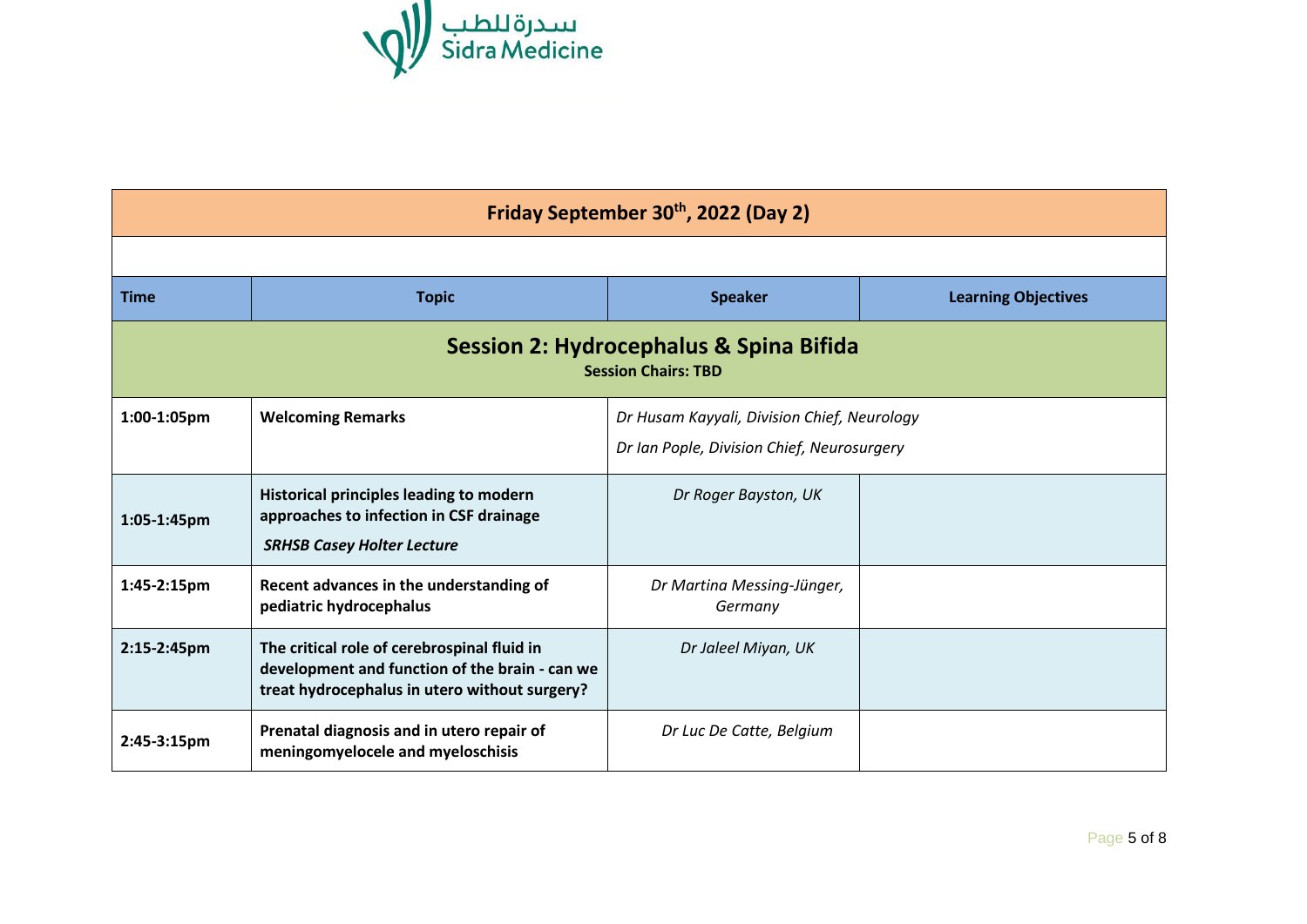

| 3:15-3:45pm                                     | Spina Bifida - Update on neurosurgical<br>management                           | Dr Khalid AlKharazi, Qatar                         |  |  |  |
|-------------------------------------------------|--------------------------------------------------------------------------------|----------------------------------------------------|--|--|--|
| 3:45-4:15pm                                     | Multidisciplinary Approach to Spina Bifida -<br><b>Qatari Experience</b>       | Dr Bajes Yacoub/ Dr Santiago<br>Vallasciani, Qatar |  |  |  |
| 4:15-4:45pm                                     | Role of Deep Brain Stimulation in treating<br>pediatric neurological disorders | Dr Will Singleton, UK                              |  |  |  |
| 4:45-5:00pm                                     | <b>End of Session Closing Remarks</b>                                          |                                                    |  |  |  |
|                                                 |                                                                                |                                                    |  |  |  |
| Saturday October 1 <sup>st</sup> , 2022 (Day 3) |                                                                                |                                                    |  |  |  |
|                                                 |                                                                                |                                                    |  |  |  |
|                                                 |                                                                                | Session 3: Neurometabolic Disorders - Not to miss  |  |  |  |
|                                                 |                                                                                | <b>Session Chairs: TBD</b>                         |  |  |  |
| 8:00-8:10am                                     | <b>Housekeeping issues</b>                                                     |                                                    |  |  |  |
| 8:10-8:40am                                     | Overview of treatable neurometabolic<br>disorders                              | Dr Tawfeg Ben Omran, Qatar                         |  |  |  |
| 8:40-9:10am                                     | Updates on treatment of lysosomal storage<br>disease*Virtual                   | Dr Walla Al Hertani, USA                           |  |  |  |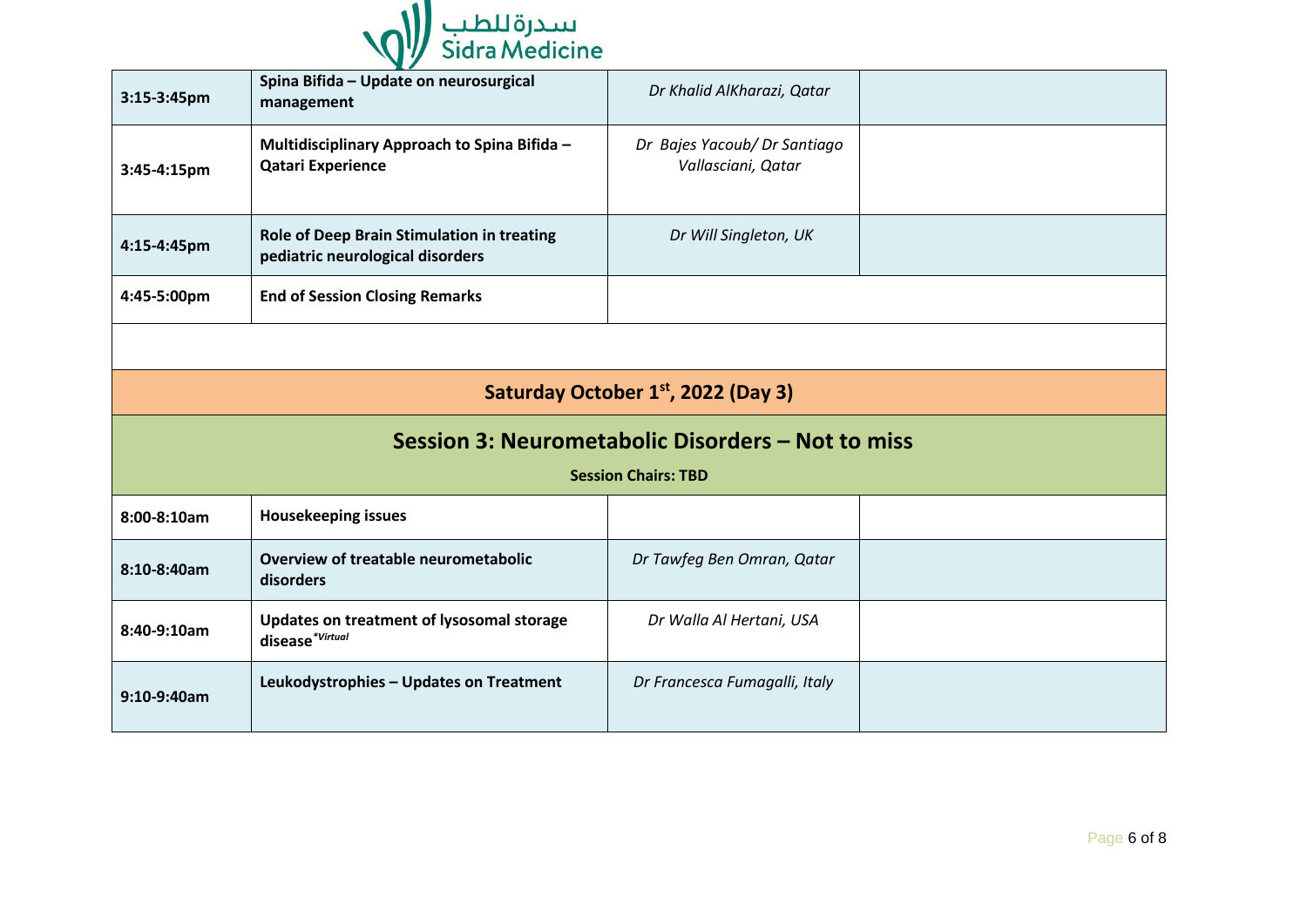

| <b>Session 4: Neuromuscular disorders</b><br><b>Session Chairs: TBD</b> |                                                                               |                                                |  |  |
|-------------------------------------------------------------------------|-------------------------------------------------------------------------------|------------------------------------------------|--|--|
| 10-10:30am                                                              | Duchenne Muscular Dystrophy - Updates on<br>treatment                         | Dr Mahmoud Fawzi, Qatar                        |  |  |
| 10:30-11:00am                                                           | Congenital Myasthenic Syndromes - Update on<br><b>Management and Outcomes</b> | Dr Abdelaziz Alsaman, KSA                      |  |  |
| 11:00-11:30am                                                           | <b>Spinal Muscular Atrophy and New disease</b><br>modifiers                   | Dr Khalid Ibrahim, Qatar                       |  |  |
|                                                                         |                                                                               |                                                |  |  |
| <b>Session 5: Epilepsy</b><br><b>Session Chairs: TBD</b>                |                                                                               |                                                |  |  |
| 12:00-12:30pm                                                           | Treatable epileptic encephalopathies                                          | Dr Ruba Benini, Qatar                          |  |  |
| 12:30-1pm                                                               | Latest surgical technologies for treating<br>pediatric epilepsy               | Dr Michael Carter, UK                          |  |  |
| 1:00-1:30pm                                                             | Pediatric Epilepsy Surgery in Qatar - The Sidra<br><b>Experience</b>          | Dr Ian Pople, Qatar<br>Dr Husam Kayyali, Qatar |  |  |